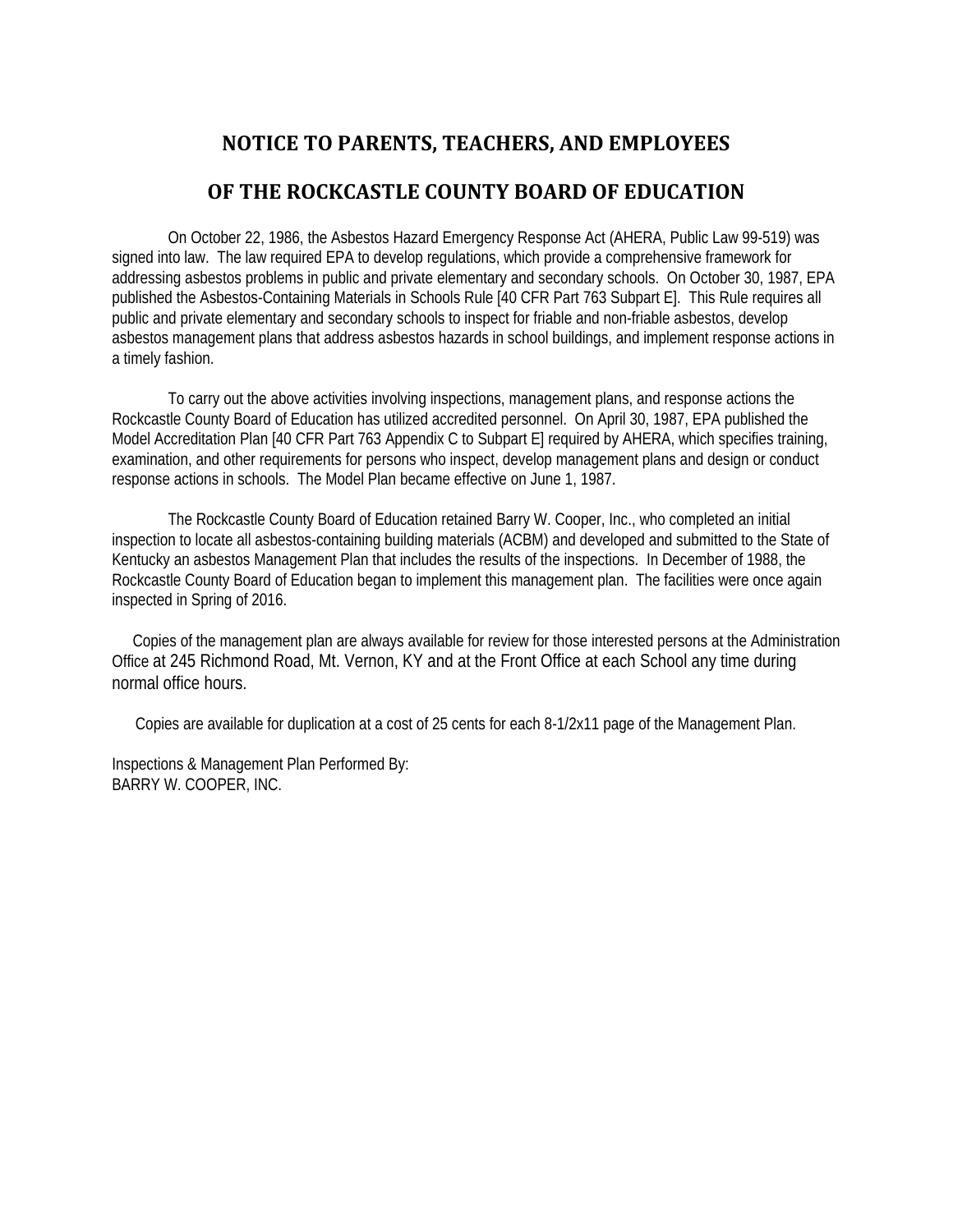### ROCKCASTLE ACADEMY FOR ACADEMIC ACHIEVEMENT & ADULT LEARNING CENTER NOTICE TO SCHOOL EMPLOYEES

In accordance with EPA regulations, the Rockcastle Academy For Academic Achievement Building & Adult Learning Center has been inspected for friable (easily crumbled) as well as non-friable (not easily crumbled) building materials which contain asbestos. Asbestos-containing materials are known to cause health problems when fibers are breathed or ingested.

Non-friable asbestos-containing building materials found at the Rockcastle Academy For Academic Achievement Building & Adult Learning Center are typically present in the following materials:

(1) 9x9 Floor Tiles

A record of the Management Plan, a diagram of the locations of friable and non-friable asbestoscontaining materials and a copy of relevant EPA regulations are available in the Principal's Office for review by any employee of the Rockcastle County Board of Education.

For further information, interested persons should contact the Rockcastle County Board of Education's EPA designated person, Trent Clark.

Inspections & Management Plan Performed By: BARRY W. COOPER, INC. Barry W. Cooper, President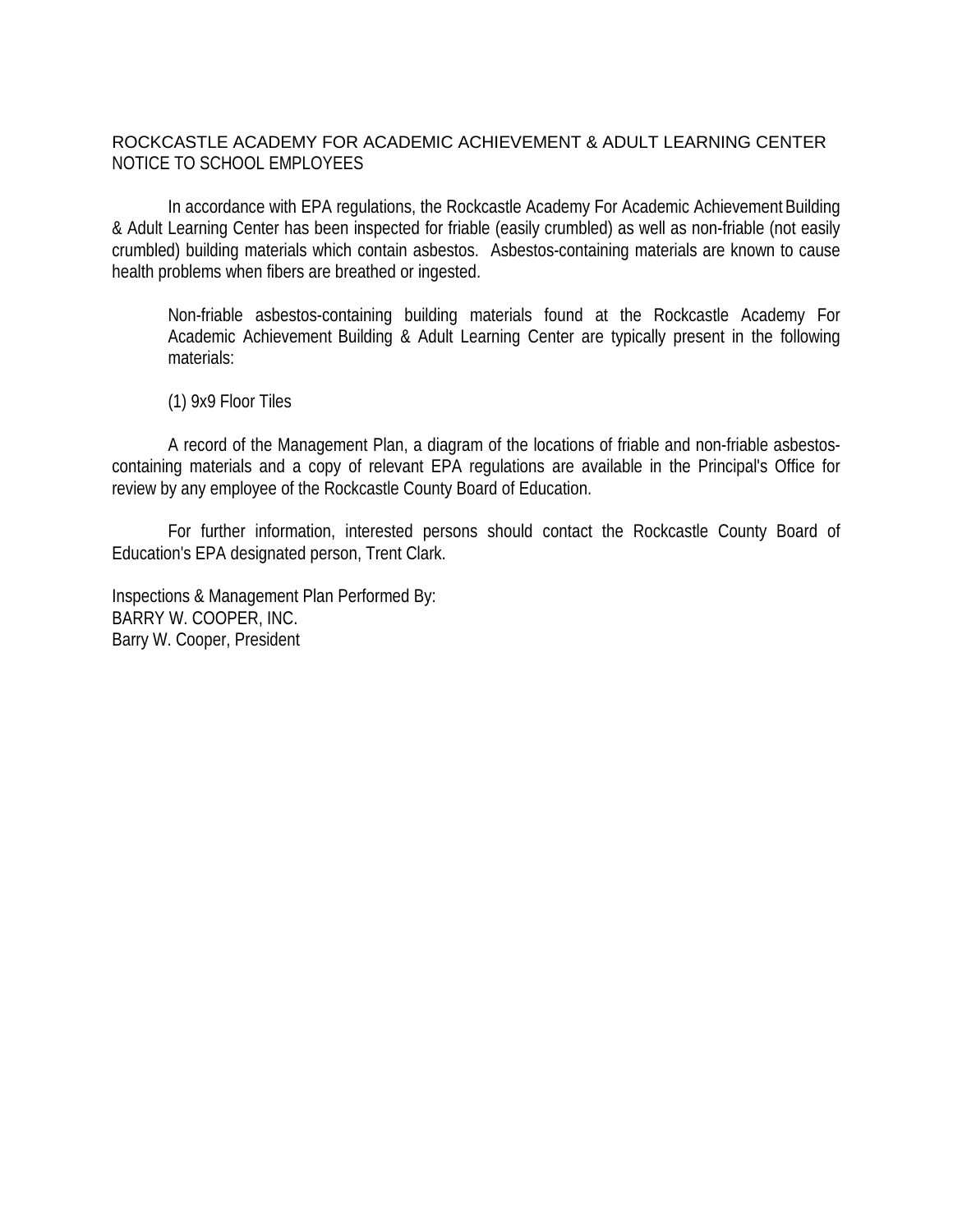### ROCKCASTLE MIDDLE SCHOOL ROCKCASTLE COUNTY BOARD OF EDUCATION

#### NOTICE TO SCHOOL EMPLOYEES

In accordance with EPA regulations, the Rockcastle Middle School Building has been inspected for friable (easily crumbled) as well as non-friable (not easily crumbled) building materials which contain asbestos. Asbestos-containing materials are known to cause health problems when fibers are breathed or ingested.

Non-friable asbestos-containing building materials found at the Rockcastle Middle School Building are typically present in the following materials:

(1) 12x12 Floor Tile & Adhesive

A record of the Management Plan, a diagram of the locations of friable and non-friable asbestoscontaining materials and a copy of relevant EPA regulations are available in the Principal's Office for review by any employee of the Rockcastle County Board of Education.

For further information, interested persons should contact the Rockcastle County Board of Education's EPA designated person, Trent Clark.

Inspections & Management Plan Performed By: BARRY W. COOPER, INC.